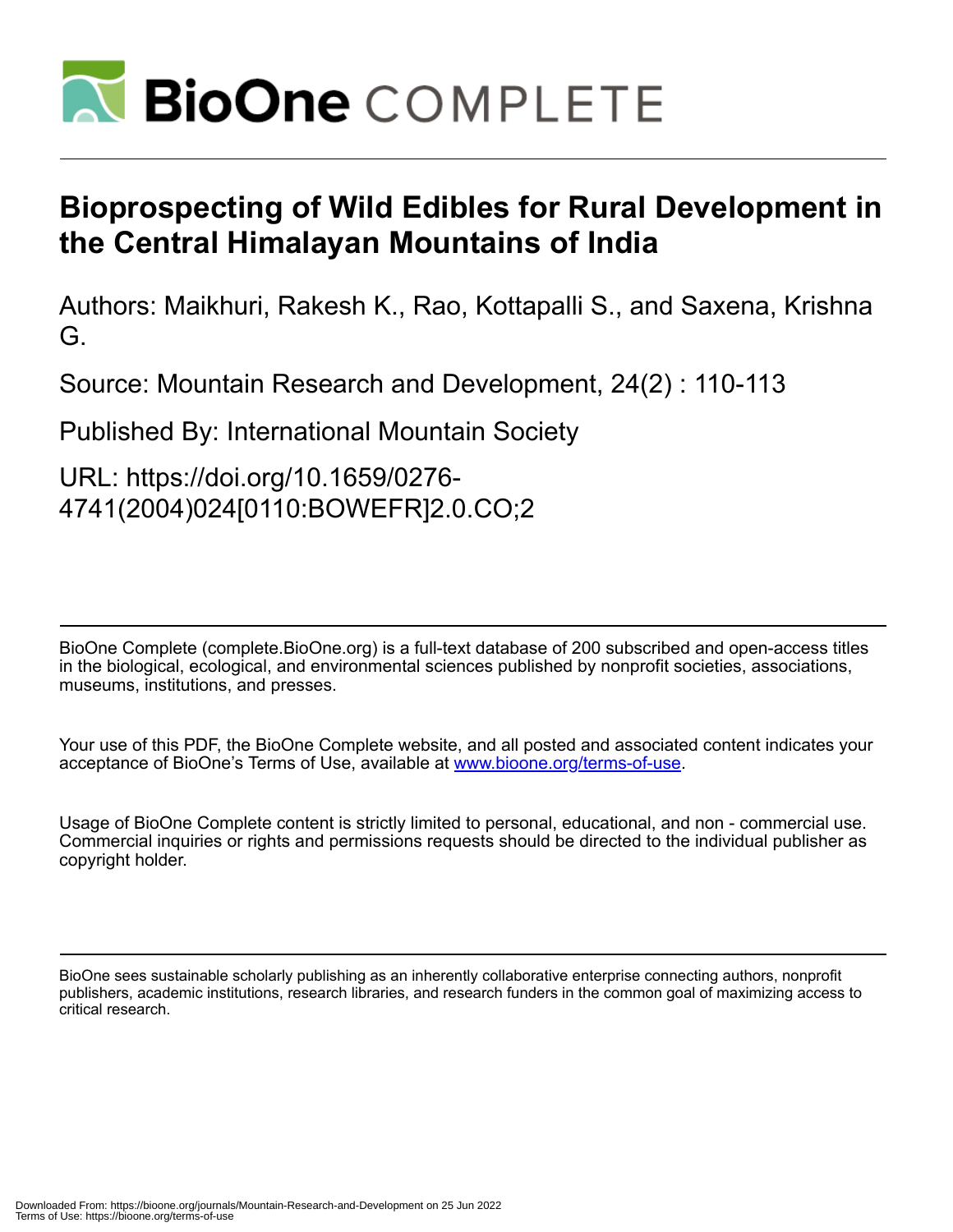*Rakesh K. Maikhuri Kottapalli S. Rao Krishna G. Saxena*

110

## Bioprospecting of Wild Edibles for Rural Development in the Central Himalayan Mountains of India



*Despite abundant wild edible plant resources with immense potential for economic development, Uttaranchal, a newly created hill state situated in the Central Indian Himalaya, remains underdeveloped, owing primarily to inaccessibility and poor infrastructure. Development initiatives show little concern for mountain perspectives. Yet the region is rich in resources and underutilized plant species with potential food value, about which there is little knowledge. For the present study, 13 potentially exploitable wild fruit species and 1 semidomesticated species with good potential for exploitation*

## Potential bioresources

Underexploited and underutilized natural resources with potential economic significance are crucial in maintaining subsistence lifestyles in traditional mountain societies. However, present development policy ignores scientific management and sustainable harvesting of this vital resource base. Neglect and disappearance of natural resources, along with a largescale shift to technologies and increasing dependence on external resources, are reaching crisis proportions in Uttaranchal, with disastrous consequences for biological diversity and development of sustainable systems. Steady erosion of valuable genetic resources must be met by steps to conserve them for the future. In addition, conventional multipurpose crops are unsuitable for remote mountain areas, owing to several constraints. Hence the need for alternative plant species and appropriate technologies to improve economic conditions.

## Bioprospecting in Uttaranchal

The wild fruits of many plant species have served as dietary staples and medicine for thousands of years, particularly in the tribal and rural areas of the Himalaya (Figure 1A-B). Although they are not consumed in large quantities, their role in local communities cannot be ignored. In the Central Himalaya today, berries as well as small and large fruits of wild origin are often eaten raw or occasionally mixed with salt and mustard oil for better taste, although consumption is largely limited to

*were selected; 6—*Aegle marmelos *(*bael *or Bengal quince),* Berberis asiatica *(barberry),* Hippophae rhamnoides *(sea buckthorn),* Myrica nagi *(box myrtle),* Rubus ellipticus *(yellow Himalayan raspberry), and* Prunus armeniaca *(apricot)—were examined closely in terms of economic potential. A variety of value-added edible products such as jam, jelly, juice, and squash were made to generate income from these wild fruits, particularly for poor rural people. This was demonstrated locally to encourage people to engage in small-scale village-level cottage industries.*

edible forms in rural areas. In recent times, though, a few species (eg *Myrica nagi*) have been marketed, while juice and squash are prepared from the flowers of *Rhododendron arboreum* by the natives of Uttaranchal. Bioprospecting of this enormous potential biological wealth requires reliable information on status and distribution patterns, as well as knowledge of anthropogenic disturbance, if any.

## Fruit/flower collection period and production

Prior to practical applications, it is vital to have precise information about the flowering, fruiting, and harvesting of wild fruits. To avoid waste, calendars have been developed for clear information about fruit ripening and the appropriate time for harvesting a given species. Given the phenology of these species, it is conceivable that year-round resources could be made available for village-level cottage industries. This would not only provide jobs for local people but also improve the local economy.

### Nutritional attributes

Wild fruits are richer in nutritional composition than cultivated fruits. Among wild and semiwild fruits, *Hippophae rhamnoides* has the highest protein content, followed by *Myrica nagi*, whereas cultivated species such as *Citrus sinensis* and *Citrus aurantium* are very low in protein. From available literature and information gathered from other reliable sources (village heads and other persons with sound knowledge of ethnobotany), it is clear that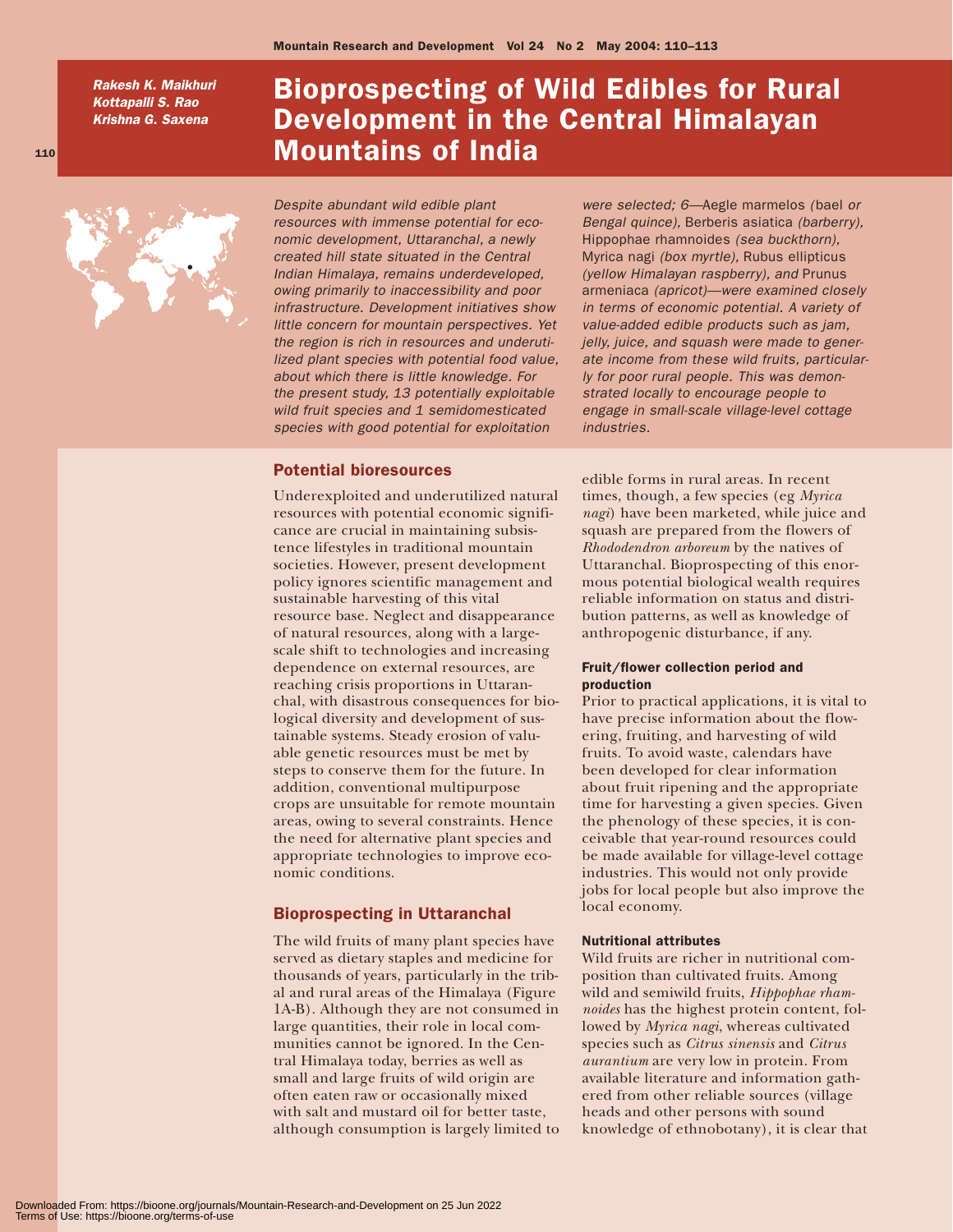Development

FIGURE 1A-B Wild fruit with economic potential: A) *Rubus ellipticus,* B) *Myrica esculenta*. (Photos by R.K. Maikhuri)



### Economic potential

The total monetary benefit derived was markedly higher on a daily basis than the inputs required for all wild fruits studied, with maximum net return obtained for *Hippophae rhamnoides*. Hence considerable income can be earned with little effort. However, before beginning the work of fruit collection, there should be awareness of and allowance for the fact that the wild fruits of any plant species do not last longer than 20–25 days. Therefore, juice extraction from the plants should be planned for the time when the fruits are fully ripened.

Squash made from all these wild fruits (Table 1) is of potential economic value,



with a maximum daily net return for *Hippophae rhamnoides* and a minimum net return for *Myrica nagi*. The high net return in the case of the former is due to the huge quantity of fruit produced by a small number of branches. Collection therefore takes the least time for a large quantity of fruit (12–15 kg/person/day). The juice of *Hippophae rhamnoides* is very sour, so one bottle can easily be diluted into four bottles of squash, which is not the case with other fruits.

A cost–benefit analysis of jam prepared from the wild fruit of *Rubus ellipticus* shows that the net daily return obtained is greater than the net return from *Berberis asiatica* juice. A cost–benefit analysis for jam and sauce prepared from ripe apricots (*Prunus armeniaca*) is shown in Table 2. It was estimated that at the initial stage of fruiting, approximately 30–40 kg of fruit

TABLE 1 Cost–benefit analysis (Rs/day) for squash prepared from pure juice extracted from some important wild fruits in Garhwal Himalaya.

| <b>Production</b> | <b>Monetary equivalent (Rs)</b> |         |                 |         |         |         |           |         |
|-------------------|---------------------------------|---------|-----------------|---------|---------|---------|-----------|---------|
|                   | Myrica                          |         | <b>Berberis</b> |         | Aegle   |         | Hippophae |         |
|                   | 1994-95                         | 2000-01 | 1994-95         | 2000-01 | 1994-95 | 2000-01 | 1994-95   | 2000-01 |
| Input             | 147                             | 300     | 186             | 325     | 254     | 450     | 540       | 1380    |
| Output            | 225                             | 780     | 300             | 850     | 450     | 1100    | 1000      | 2400    |
| Net return        | 78                              | 480     | 114             | 525     | 196     | 650     | 460       | 1020    |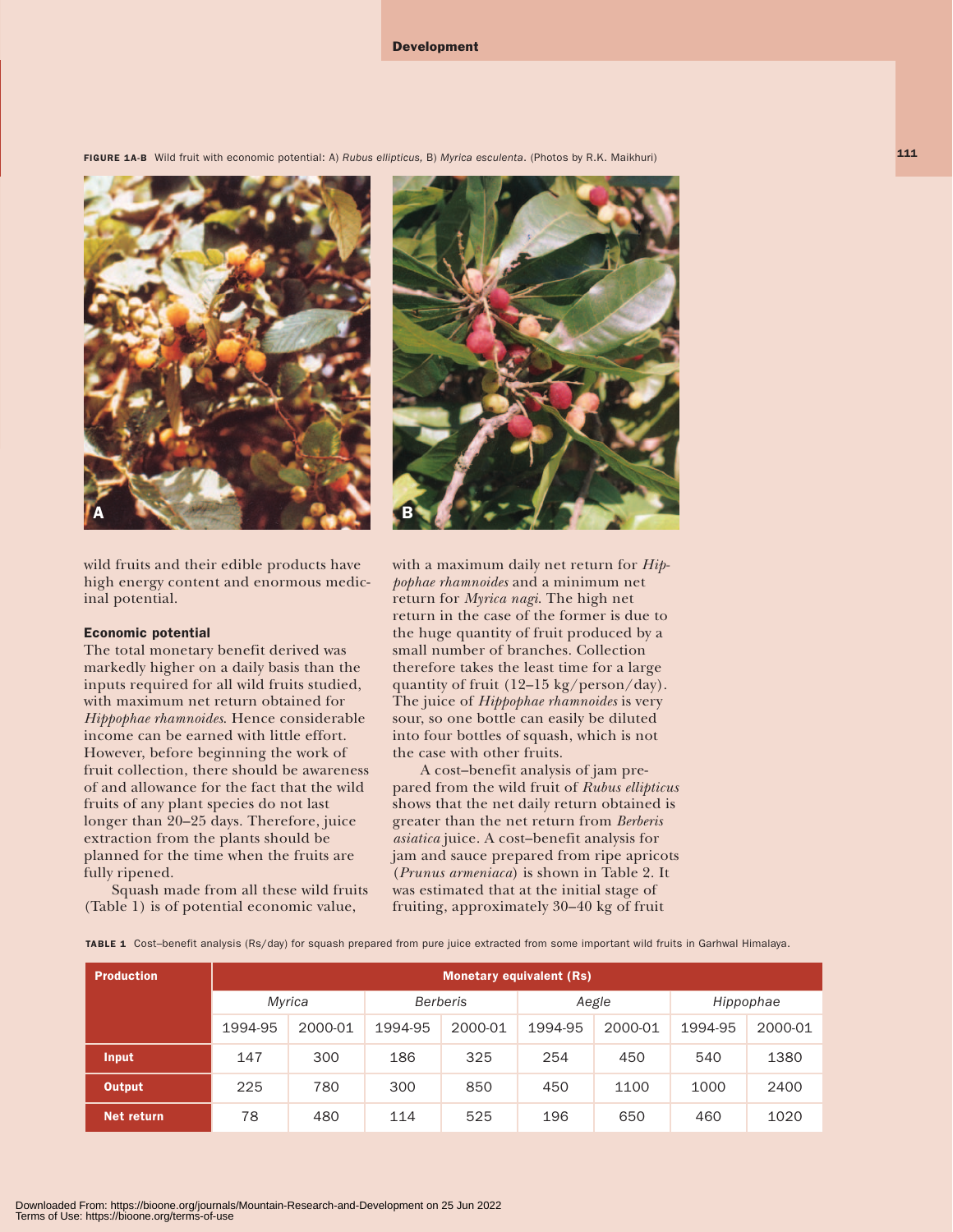TABLE 2 Cost-benefit analysis (Rs) for juice and sauce prepared from a 15 to 20year-old apricot tree (*Prunus armeniaca*), a semidomesticated plant of the higher Garhwal Himalaya (1600–2400 m).

| <b>Production</b> |         | Jam     | <b>Sauce</b> |         |  |
|-------------------|---------|---------|--------------|---------|--|
|                   | 1994-95 | 2000-01 | 1994-95      | 2000-01 |  |
| <b>Input</b>      | 1453    | 2100    | 1096         | 1780    |  |
| <b>Output</b>     | 8326    | 12,500  | 5620         | 8900    |  |
| Net return        | 6872    | 10.400  | 4524         | 7120    |  |

are obtained from each plant every year for 3–4 years. At present, the fruit goes to waste during the peak ripening period, owing to low levels of consumption by local people, lack of proper storage space, and lack of a market. However, the majority of the local people in *P. armeniaca* growing areas extract edible oil from the plant's seed kernel. Net return from all wild edibles (juice, squash, sauce, and jam) increased greatly within a short period of 5–6 years due to increasing demand in the local market, particularly during summer season when pilgrimage and tourism are at their peak.

## Employment and marketing opportunities

Unemployment in Uttaranchal is currently an acute problem. There are not enough public sector jobs for all educated young people. The region has a total population of 6 million, many of whom are presently unemployed or severely underemployed. Thousands of new jobs must be created. The threat of unemployment could certainly be reduced if educated as well as uneducated and unemployed youths in this region engaged themselves fully in the preparation of quality food and other products from wild edible fruits (following the successful example of the G.B. Pant Institute of Himalayan Environment and Development). It is clear that items prepared from the variety of fruits have promising economic potential. Total output and net return are very high for the food items described, because all these plants grow abundantly in the wild and no further inputs are required, except collecting the fruit.

The Central Himalaya, particularly Uttaranchal, is an important religious and tourist center, visited by millions of pilgrims and tourists every year. If the quality



FIGURE 2 Juice prepared from wild *Hippophae rhamnoides* berries. (Photo by R.K. Maikhuri)